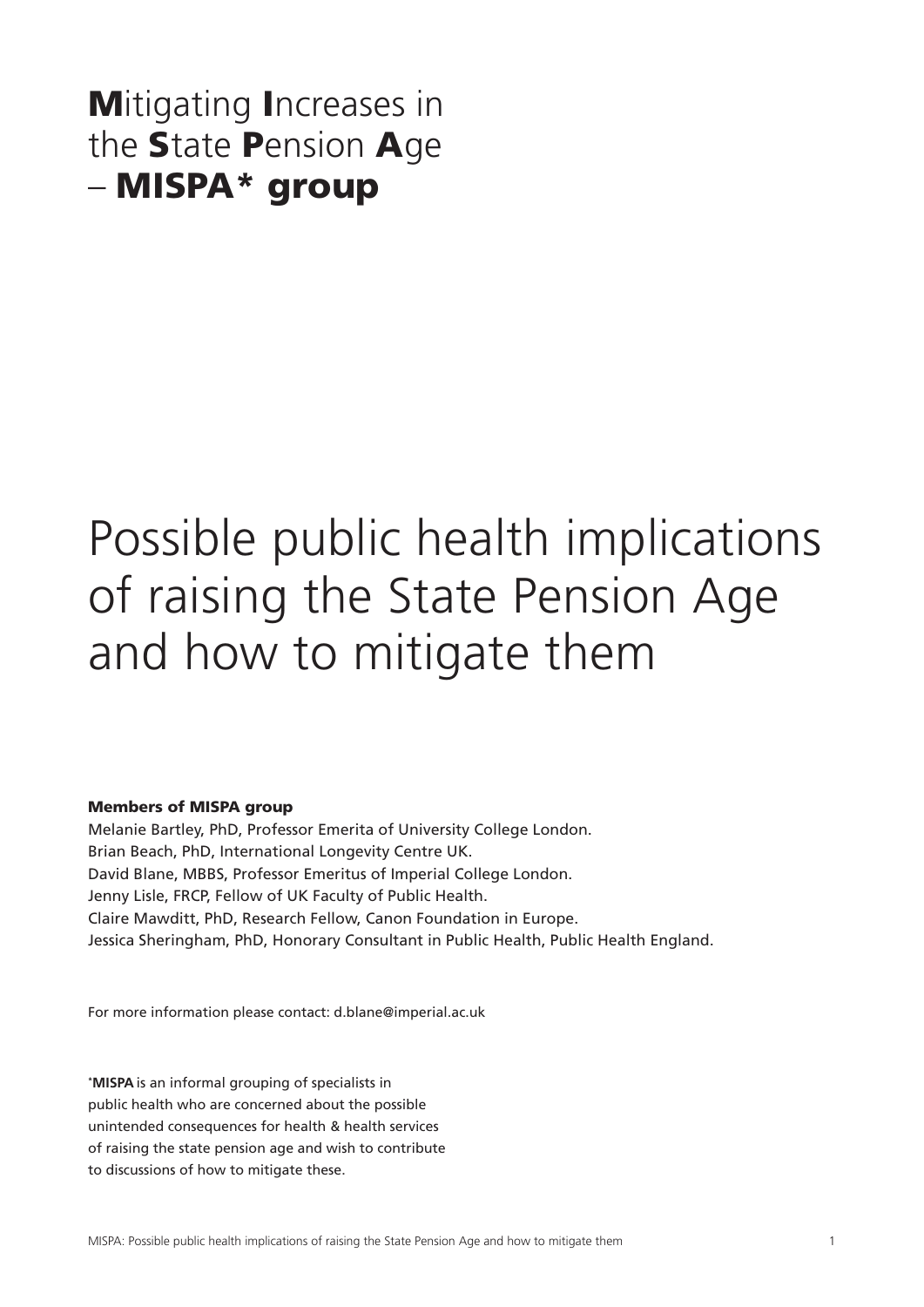# **CONTENTS**

|  | <b>Section A: OVERVIEW</b>                                                                                                                                                                     | 3               |
|--|------------------------------------------------------------------------------------------------------------------------------------------------------------------------------------------------|-----------------|
|  | Section B: IN THEIR OWN WORDS                                                                                                                                                                  | 4               |
|  | Section C: PUBLIC HEALTH IMPLICATIONS                                                                                                                                                          | 5               |
|  | C1. Worsening the health of those<br>already ill                                                                                                                                               | 5               |
|  | C2: Overwhelming sparse occupational<br>health services and adding new<br>demands on primary care                                                                                              | 6               |
|  | C3: Worsening the crisis in social care<br>through loss of informal carers                                                                                                                     | 7               |
|  | C4: Damaging the NHS and charity<br>sector through loss of volunteers                                                                                                                          | 8               |
|  | C5: Increasing the mortality rate of<br>those employed in the most<br>demanding occupations                                                                                                    | 9               |
|  | <b>Section D: RECOMMENDATIONS</b>                                                                                                                                                              | 10              |
|  | <b>Section E: APPENDICES</b>                                                                                                                                                                   | 11              |
|  | E1: Estimated numbers* affected each<br>year, in various ways, as each new cohort<br>works into its 66th year; by Decennial<br>Census labour market categories<br>& their proportions in 2011. | 11              |
|  | E2: What will be the income source<br>of those aged between 60 years<br>and 65/66/67/68 years; and what<br>are its implications?                                                               | 12 <sup>2</sup> |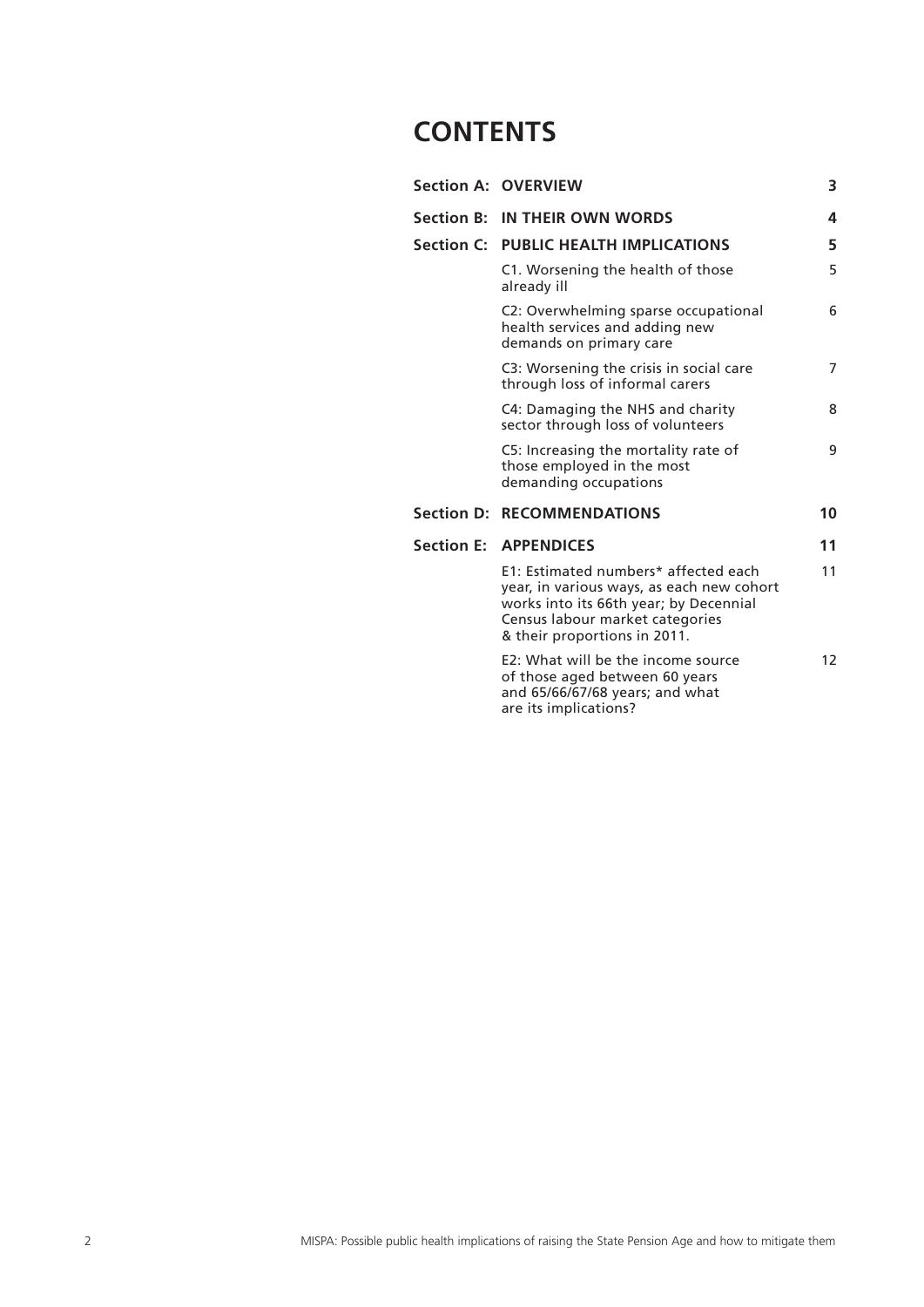# **Section A: OVERVIEW**

**The UK Parliament has increased the State Pension Age by eight years for women and three years for men, to both reach 66 years by 2020, 67 years by 2027 and 68 years by 2038, during which period there will be many changes in the nature of work.** 

We estimate<sup>1</sup> that raising the state pension age to 66 years will add annually some 760,000 older women and men to the workforce, of whom 10 per cent (76,000) will report at least one limiting longstanding illness.

The MISPA group wishes to draw attention to the possible unintended consequences of these changes and seeks to mitigate particularly those which may affect public health.

#### Possible public health implications include:

- 1. Worsening the health of those already ill.
- 2. Overwhelming sparse occupational health services and adding new demands on primary medical care services.
- 3. Worsening the crisis in social care through loss of informal carers.
- 4. Damaging the NHS and charity sector through loss of volunteers.
- 5. Increasing the mortality rate of those employed in the most demanding occupations, particularly those requiring long hours of work.

#### **Mitigation**

- 1. The health risks of extended working need to be medically supervised and the benefits of retirement for those in poor health recognised.
- 2. Evidence-based triage criteria need to be identified in order for the occupational health services and primary medical care services to meet this challenge.
- 3. Older employees who also act as informal carers require flexible hours of work to accommodate fluctuation in the chronic diseases of those for whom they care.
- 4. Certified volunteering should be recognised by the Department for Work & Pensions as a legitimate alternative to continuing in paid employment.
- 5. Older employees appear conscious of such health risks because they want flexible working hours, to accommodate the relapse & remission of their own symptoms, and to avoid compulsory shift working and overtime, with the option of re-training for tasks free of such hazards<sup>2</sup>. The alternative – loss of employment – should not involve *fitness for work* testing and possible benefit sanctions.

The numbers are estimates – please do not be deceived by their apparent precision: we do not defend any specific number, but we do believe that their orders of magnitude (number of noughts) are sound. Official statistics used to generate these estimates<br>include the Decennial Census 2011, Labour Force Survey 2018, Office for National Statisti

Office for National Statistics Longitudinal Study 2001, Study of Health, Ageing and Retirement in Europe 2010.

<sup>2</sup> Fleischmann M, Koster F, Schippers J. How and under what conditions employers provide employability-enhancing practices to their older workers. *The International Journal of Human Resource Management* 2015;26:2908-25.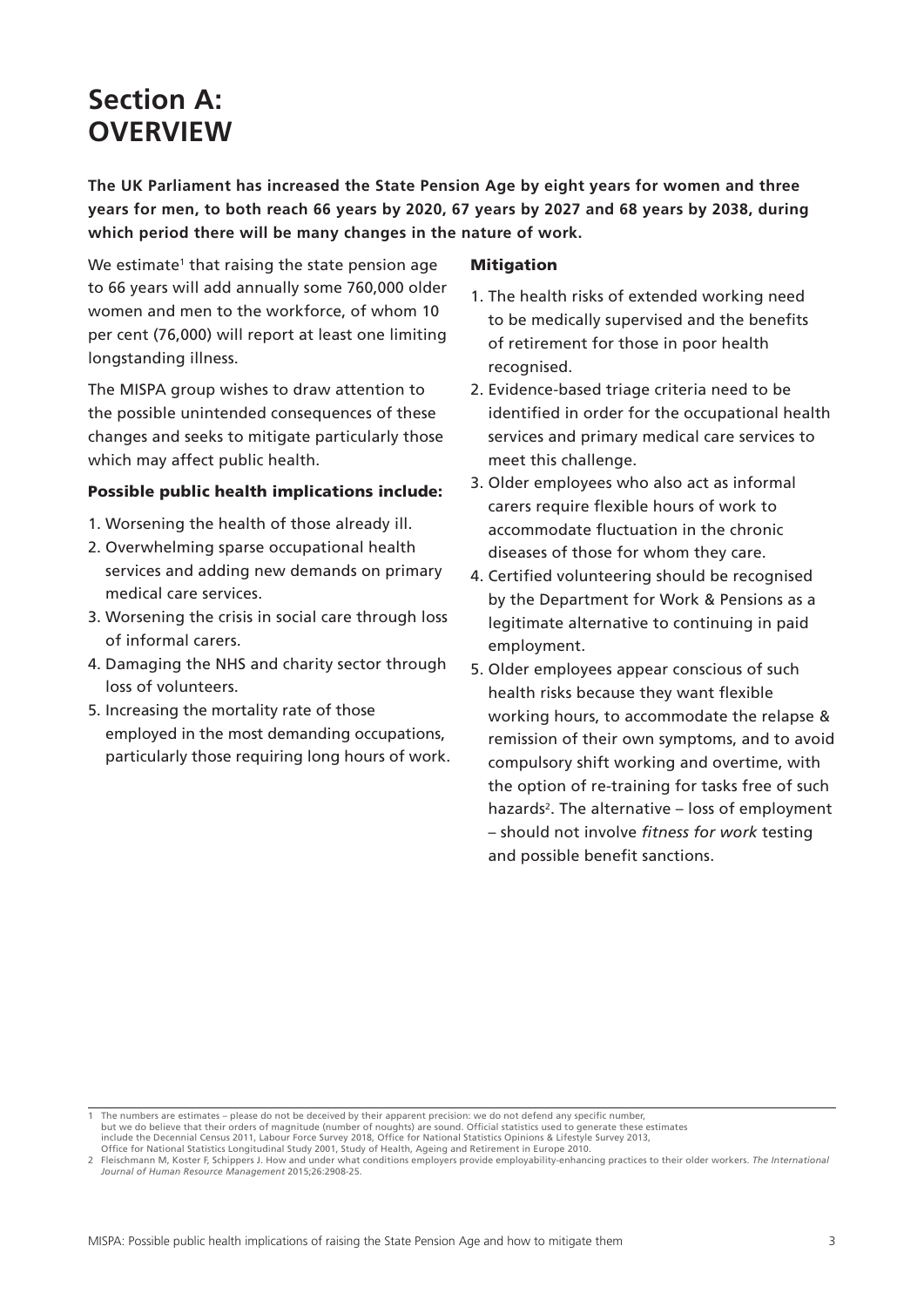# **Section B: IN THEIR OWN WORDS**

**Women aged 60-65 years were the first to be affected by the increase in the UK state pension age, so they have more personal experience than anyone else of the changes involved. Here are some of the things they told the WASPI website, which with their permission we have edited and reproduced.** 

"I was 64 in May 2019, in April I realised I could no longer continue with my job as it was. I had an episode of depression and anxiety in 2013 due to the deaths of several family and friends, my relationship ended and I was totally overworked in an unsupportive work environment. Something had to give, so I took a few weeks off work. I had never had any mental health issues and this came as a complete shock to me as I was always the strong one. I also have high blood pressure, thyroiditis, arthritis, a shoulder injury resulting in a tear in the tendon and bursitis. The thyroiditis particularly impacted on several areas of my life.

I went back to work and, initially, things were OK but slowly I was again being pushed further and further into the 'flogging a dead horse' scenario." *(Julie Connell)*

"I am 61 and still having to work full time due to the pension changes. I have worked all of my life and now struggle some days with arthritis and other health issues. I feel I shouldn't be forced to work to 66 and when I do finally retire my grandchildren will be grown up, I have missed their young lives.

I have no private pension either. Hope I can do something to help other women in my situation." *(Julie Rhodes)*

"For the past 46 years I have worked continuously, either part-time or full-time, only taking 9 months off to have a child. By 2010, I had paid full stamp and therefore I was shocked not to get my full pension at 60.

I currently work 10-16 hours a week and cannot work full time due to suffering from anxiety and stress which affects my health. I have recently been in A&E for a racing heart. At work I am required to use a computer, do heavy lifting and deal with the public, all of which I find stressful.

The nature of work has changed enormously over the past 15 years. There are less employees doing much more work, with less breaks. Most people I work with, mainly women, have had work stress related physical and mental health problems." *(Anonymous)*

"I worked in the NHS for 42 years doing both general nursing and midwifery. I felt I had to retire from work, as deputy manager of an outpatient department, in 2012 due to rheumatoid arthritis. I went back to work as a staff nurse in 2013 for 3 years doing 2 half days a week. This was to supplement my NHS pension. But in 2016 I felt I could no longer continue as the pain was too much after being on my feet during these short shifts." *(Zoe Foster)*

"I had to leave work at 61 due to ill health but wasn't due to receive my state pension till I was 64 and 9 months. I had a very small works pension which I took when I finished work. My works pension was £84 per calendar month. This was difficult to live on. My husband and I had to use all our savings and borrow to meet daily needs. The result of the stress led me to having a heart attack in 2017 plus the ongoing health problems I already had." *(Marilyn Jennings)*

"At the age of 51 found myself on my own, after losing my family home due to my husband's bankruptcy and then his death due to serious illness. Sadly, we had separated before his death aged 66 (10 years older than me).

I personally managed to fight the bank and come out with a sum to enable me to buy a flat. I had to relocate to Gosport, 80 miles from my family in Surrey, in order to get a job in a call centre and find cheap housing. Until that point, I had been a stay at home mum, working part time, helping out in school and being a carer for my mother who died aged 62, after retiring at age 60.

From May 2005 onwards I have worked at the call centre. It is a stressful job and at the age of 60, it became too much and I had a breakdown. I also suffer with rheumatoid arthritis, high blood pressure and an underactive thyroid, I was in very poor health." *(Janet Kane)*

"Between 1972 and 1994 I worked in horticulture. I often lifted weights that they don't even let men lift today, working in hot, cold and wet conditions. This has taken its toll on my muscles, joints and skin. I had 3 children during this time. I then worked in house restoration and running buy to lets. I had another child in 1999. I have also worked as a cleaner, clerk and manager of holiday lets.

Since 2017 I have been the main carer of my parents, now 95 and 98 who are housebound and a cleaner of holiday lets 2 days a week.

My health problems are from all my manual occupations. My joints are painful, particularly my knees, feet, ankles and knuckles, they swell after heavy days. I have to visit a chiropractor two or three times a year to realign the worn joints around my shoulders, neck and upper back from lifting the heavy weights. This is made worse by the lifting in my current cleaning job. I get so tired. I never thought I could feel this way.

I'm beginning to think that by the time I get to retirement I won't be in a fit state to actually have a life after work. I am 63 now, so will not get the state pension until May 2022." *(CB)*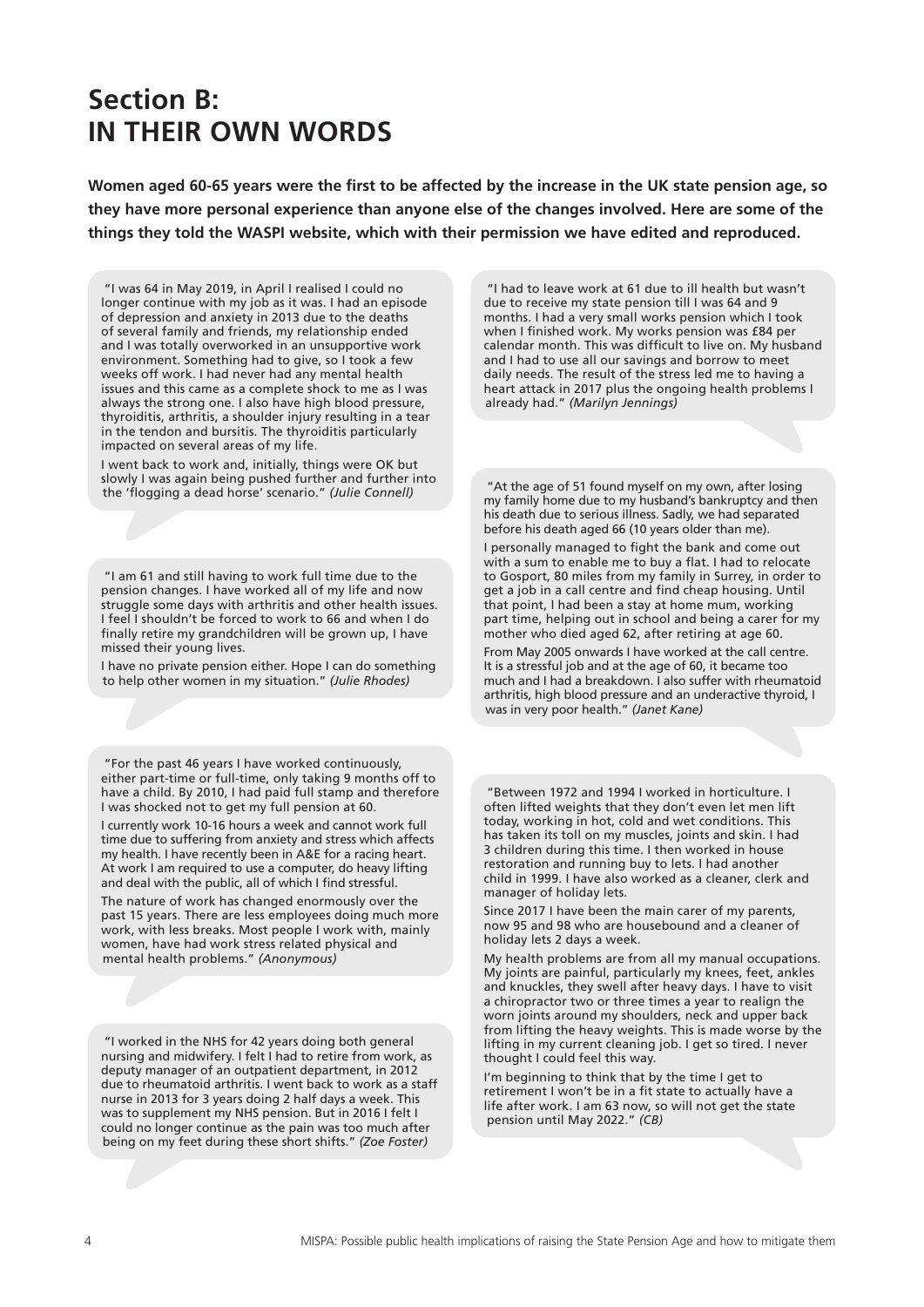# **Section C: PUBLIC HEALTH IMPLICATIONS**

**The sections below provide a little more detail on MISPA's concerns about the possible public health implications of raising the state pension age.**

# **C1. Worsening the health of those already ill**

**A significant minority of people already work beyond the State Pension Age; these tend to be healthier and wealthier than their peers and to enjoy their work3. Legislation to increase the state pension age adds an element of compulsion to what previously had been a personal choice, pushing women who may be in poor health or find their work burdensome to continue for a further eight years (men, three years) in paid employment.** 

The first good evidence of what will happen in UK suggests that household income will fall and personal pleasures will be lost but that, importantly, health – at least as measured by clinical depression, cognitive function and selfassessed health – will not suffer4 . Whether or not this lack of impact on health will survive prolonged exposure to an extended working life remains to be seen, as does whether objective physical health is equally unaffected and whether those already in poor health are at increased risk of deterioration.

The GAZEL Study found that the heath of those who assessed their health as *poor* improved after retirement<sup>5</sup>, suggesting that any extension of working life may risk depriving those in poor health of remission of their symptoms. Two recent contributions suggest that such concerns may apply to the UK. The United Nations identified change in the UK state pension age & its administration as affecting the financial circumstances of older women<sup>6</sup>. And The Academy of Medical Royal Colleges acknowledged that poor quality work – unengaging and unrewarding jobs which deny people a voice and treat them unfairly – can lead to increased levels of ill health<sup>7</sup>.

What is certain is that there are reasonable grounds for caution and that the health risks of extended working need to be medically supervised; and that the benefit of retirement for those in poor health needs to be recognised.

<sup>3</sup> Di Gessa G, Corna L, Price D, Glaser K. The decision to work after the state pension age and how it affects quality of life: evidence from a 6-year English panel study. *Age and Ageing* 2018;47:450-457.

<sup>4</sup> Amin-Smith N, Crawford R. State pension age increases and the circumstances of older women. In: Banks J, Batty D, Nazroo J, Steptoe A, eds.

The Dynamics of Ageing: evidence from the English Longitudinal Study of Ageing, 2002-2016 (Wave 8). London, The Institute of Fiscal Studies 2018:9-39. 5 Westerlund H, Kivimaki M, Singh-Manoux A, Melchior M, Ferrie J, Pentti J, Leineweber C, Goldberg M, Zins M, Vahtera J.

Self-rated health before and after retirement in France (GAZEL): a cohort study. *The Lancet* 2009;374:1889-1896.

<sup>6</sup> *Report of the Special Rapporteur on extreme poverty and human rights on his visit to the United KIngdon of Great Britain and Northern Ireland*.

United Nations General Assembly Human Rights Council, Fourty-first session 2019:17 (Paragraph 79).<br>7. Thakrar S. Promoting work as a health outcome – Summary of the Conference *Good Work is Good for You.* Academy of the Ro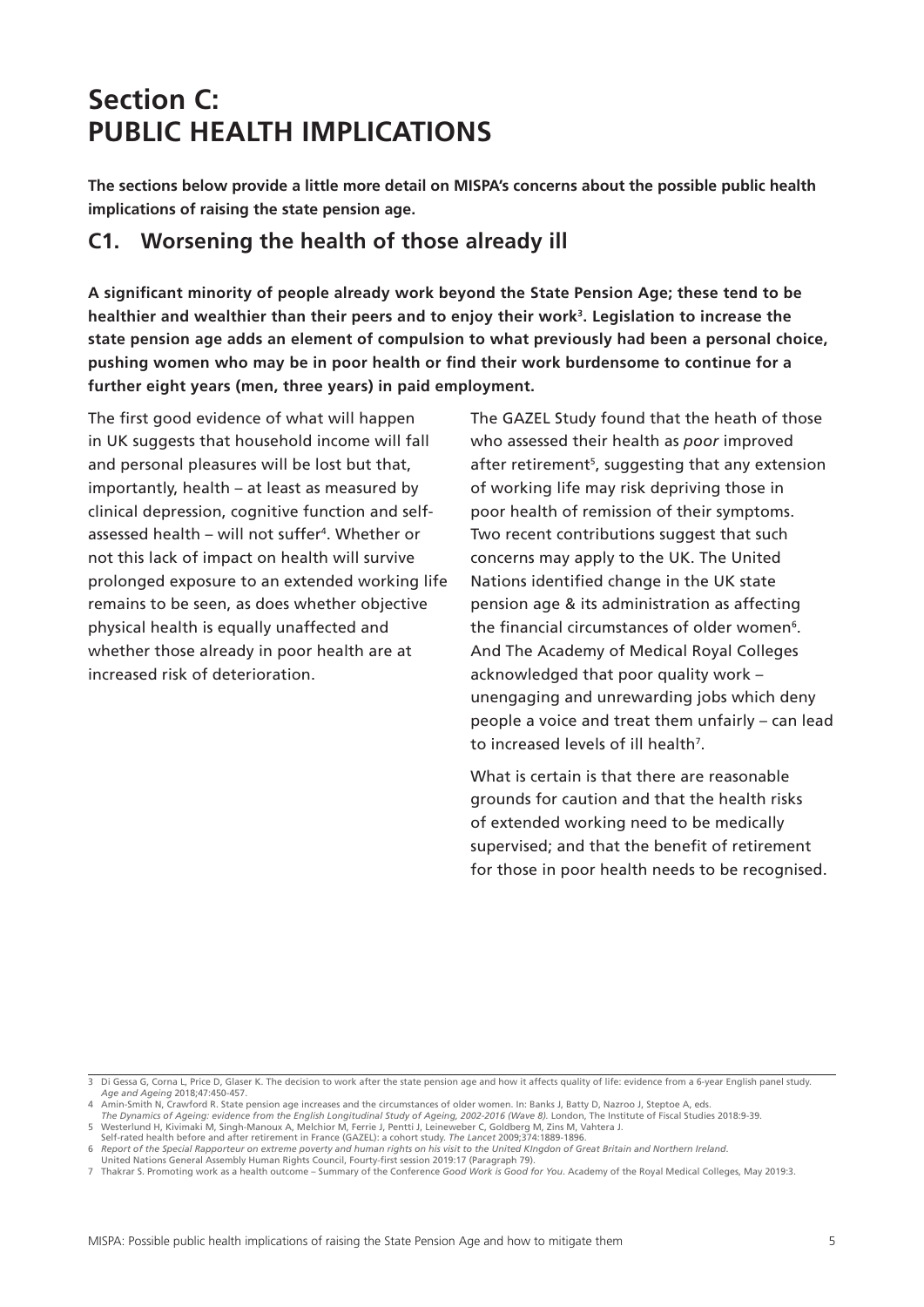## **C2: Overwhelming sparse occupational health services and adding new demands on primary care**

### **Who will medically supervise those working up to eight years longer and identify whether those suffering from a pre-existing limiting longstanding illness are at greater risk?**

Occupational health services remain outside the National Health Service; and only a minority of the UK workforce has access to them, mainly those employed by large companies with their own in-house facilities and staff. The majority of the UK workforce does not have access to an occupational health nurse or physician because they are employees of small or medium sized companies (SMEs) which lack such facilities. The proportion of SMEs providing occupational health support could be as low as six per cent, with those employees on low incomes in areas of widespread job insecurity at highest risk<sup>8</sup>.

Recently the President of the Faculty of Occupational Medicine quantified the medical resources available in UK to meet such a challenge. There are 571 accredited specialist Occupational Physicians (less than one per cent of General Medical Council-registered doctors) and some 2,000 suitably qualified Occupational Health Nurses (less that one per cent of Nursing & Midwifery Council-registered nurses and midwives)<sup>9</sup>. This challenge is exacerbated by the geographical mismatch between the location of the occupational nurses and physicians, concentrated in large companies in southern England, and the large number of low paid employees with insecure jobs in small and medium-sized companies in northern England.

Both civil servants and the medical and nursing professions are noticeably vague about who is going to fill this gap between the large number of older workers and the limited occupational health resources although, when pressed, all imply that the general medical practitioners and practice nurses of primary care will do so. For this to be anything more than a pious hope will require, at the very least, research to identify evidence-based triage criteria, so that the available resources can be directed to the older employees who are most at risk of exacerbation of pre-existing disease or acceleration of preclinical pathology.

<sup>8</sup> Lisle J. Occupational health & wellbeing. *Personnel Today* 1st May 2009:3.

<sup>9</sup> De Bono A. Quoted in: Thakrar S. Promoting work as a health outcome – Summary of the Conference *Good Work is Good for You*. Academy of the Royal Medical Colleges, May 2019:5.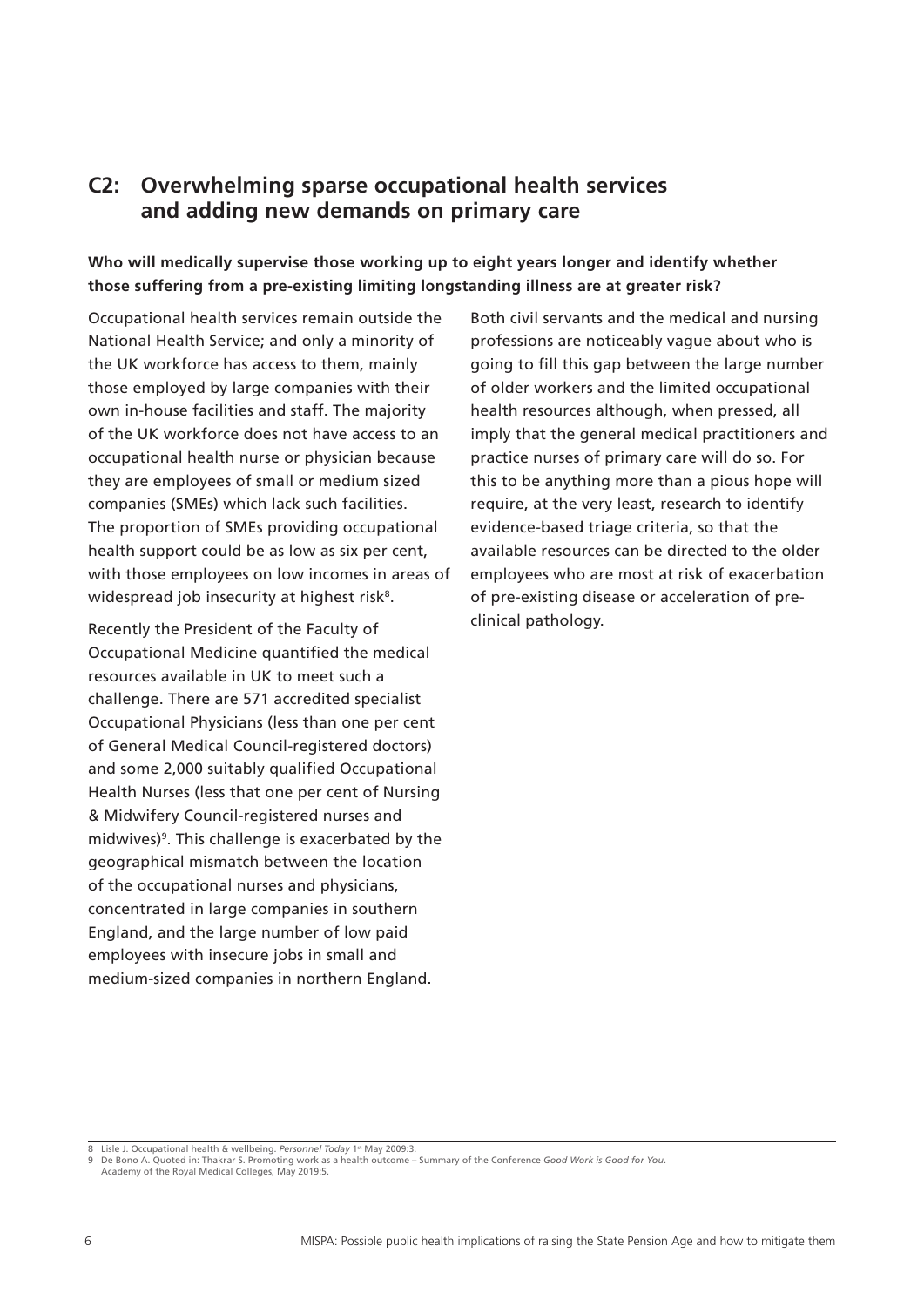### **C3: Worsening the crisis in social care through loss of informal carers**

**Formal social care services are under-staffed in relation to the number of dependent older people and are likely to rely increasingly on informal carers, who may also be supplying the child care that allows their younger relatives to take paid employment. Older people who combine such informal caring with their own fulltime or part-time employment may be forced to choose between these socially productive activities. A large proportion of those facing this dilemma are the women who now are expected to remain in paid employment for an additional eight years.** 

The Office for National Statistics (ONS) estimates that one in five people over the age of 50 provides unpaid care and that one in four older female workers and one in eight older male workers are carers<sup>10</sup>. The proportions in mainland Europe may be somewhat higher: 37% of women and 30% of men in paid employment at ages 60-65 report having supplied personal care to someone outside their own household during the past year (Morten Wahrendorf – personal correspondence 9/5/2019).

Despite legislation intended to make it easier for carers to stay in work, such as the Work and Families Act 2006 and the Care Act 2014<sup>11</sup>, caring responsibilities are a major barrier to keeping older people in employment, with nearly 50 per cent of people reaching their state pension age year having already stopped working, largely due to caring for others<sup>12</sup>.

Furthermore, the physical and mental health of older workers who continue to combine caring and work needs attention, given that in addition to caring for younger and older generations they are likely to be managing a long term health condition of their own<sup>13,14</sup>. Research has found that people who combine paid work with informal caregiving are more likely to experience stress<sup>15,16</sup>.

Promising strategies to keep older people, who combine caring responsibilities with employment, healthy and happy are being developed. For example, an experimental study demonstrates how a self-help intervention reduces the levels of stress of older workers who care for others<sup>17</sup>. And Carers UK are supporting companies to retain their ageing and skilled workforce by encouraging them to sign up to *Employers for Carers18*, an initiative which provides guidance and advice on how to develop flexible workplace policies that can meet older worker's needs, such as giving them the opportunity to take periods of leave and return to the same job.

Older employees appear conscious of such health risks because they want flexible working hours, to accommodate the relapse & remission of their own symptoms, and to avoid compulsory shift working & overtime, with the option of re-training for tasks free of such hazards (Fleischmann et al 2015 – see Section A, Footnote 2). The alternative – loss of employment – should not involve *fitness for work* testing and possible benefit sanctions.

<sup>10</sup> https://www.ons.gov.uk/releases/livinglongercaringinlaterworkinglife. 11 https://ilcuk.org.uk/the-emotional-well-being-of-older-carers.

<sup>12</sup> https://www.ageing-better.org.uk/news/response-ons-statistics-carers-and-working

<sup>13</sup> https://www.ons.gov.uk/peoplepopulationandcommunity/wellbeing/articles/measuringnationalwellbeing/atwhatageispersonalwellbeingthehighest.

<sup>14</sup> https://www.ageing-better.org.uk/news/small-changes-can-make-every-workplace-more-understanding. 15 http://wels.open.ac.uk/research-project/caren/node/2128.

<sup>16</sup> https://academic.oup.com/eurpub/article/28/3/485/4953815.

<sup>17</sup> Ibid.

<sup>18</sup> https://www.employersforcarers.org.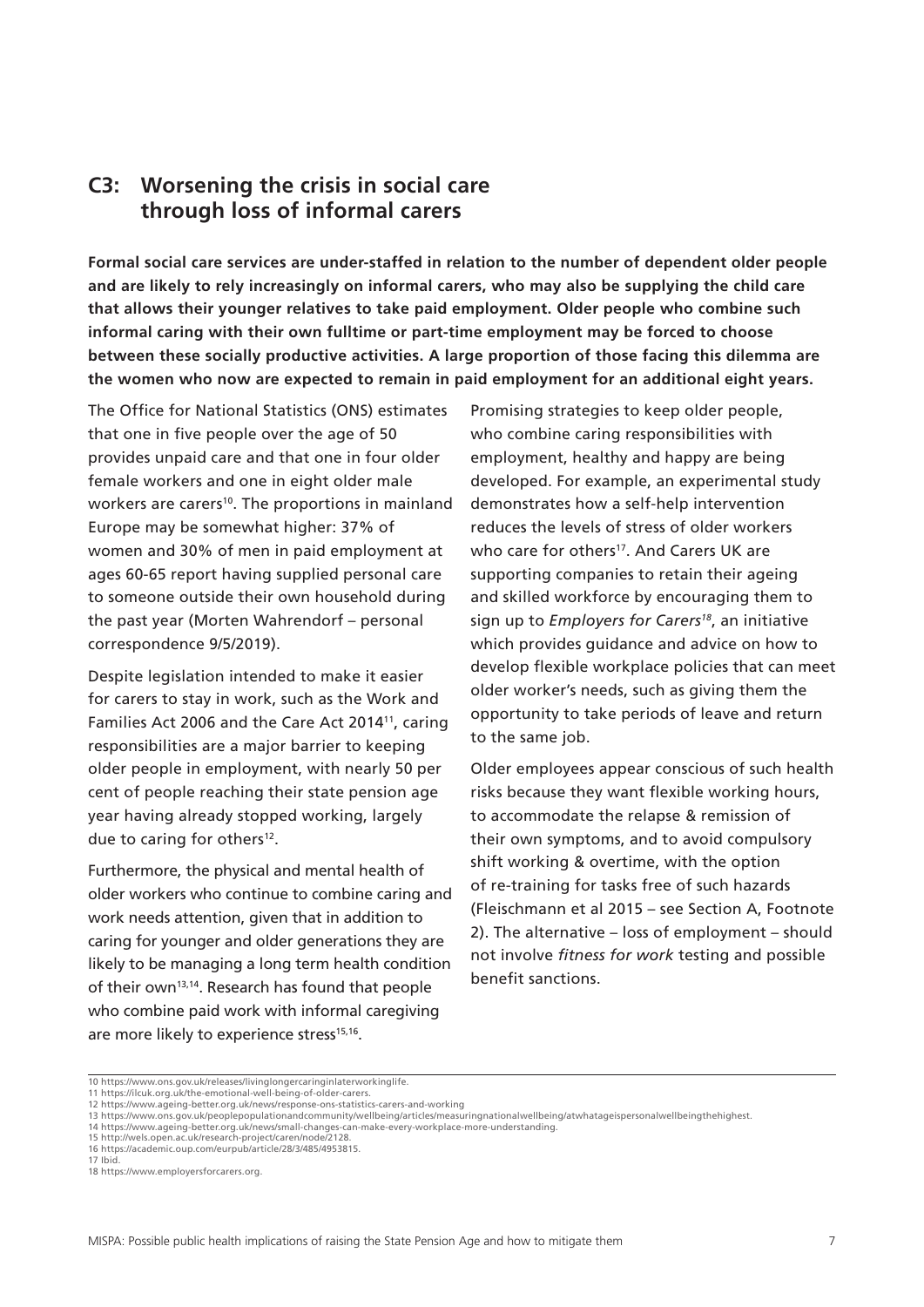## **C4: Damaging the NHS and charity sector through loss of volunteers**

**The National Health Service depends on volunteers to support hospital employees (in a ratio of up to one volunteer to six paid workers) and to staff the many disease-specific patient support groups. Many charities are equally dependent on volunteers to provide services relevant to public health (Citizens' Advice Bureaux giving access to health-related benefits; AgeUK delivering meals-on-wheels & luncheon clubs; RSPB providing access to nature). Like informal carers, such volunteers may be forced to choose which socially productive activity to abandon: paid employment or volunteering.** 

Seventeen per cent of women aged 60-65 years in Europe who are in paid employment or selfemployed report having done voluntary work during the past year; the equivalent figure for men is 18 per cent (Morten Wahrendorf – personal communication 9/5/2019).

Levels of volunteering are difficult to count because some voluntary activities may not be seen as volunteering by those performing them but as pursuit of a vocation or duty; for example a retired academic who pursues her research without pay or a member of the Baptist Church who cares for a dependent elder as the normal response to the vulnerability of a cocongregationist.

Volunteering appears to be a lifetime activity which increases or decreases in intensity depending on the other demands of any given stage of life. Retirement from paid employment is one such change of demands. It does not trigger volunteering but increases the time available for volunteering in those who have previously acquired the habit<sup>19,20</sup>, from which it follows as a reasonable corollary that extending the working life of women by eight years and men by three years may reduce the volunteering of those who have the habit.

19 Caro F, Bass S. Receptivity to volunteering in the immediate post-retirement period. *Journal of Applied Gerontology* 1997;16: 20 https://www.ageing-better.org.uk/news/volunteering-better-later-life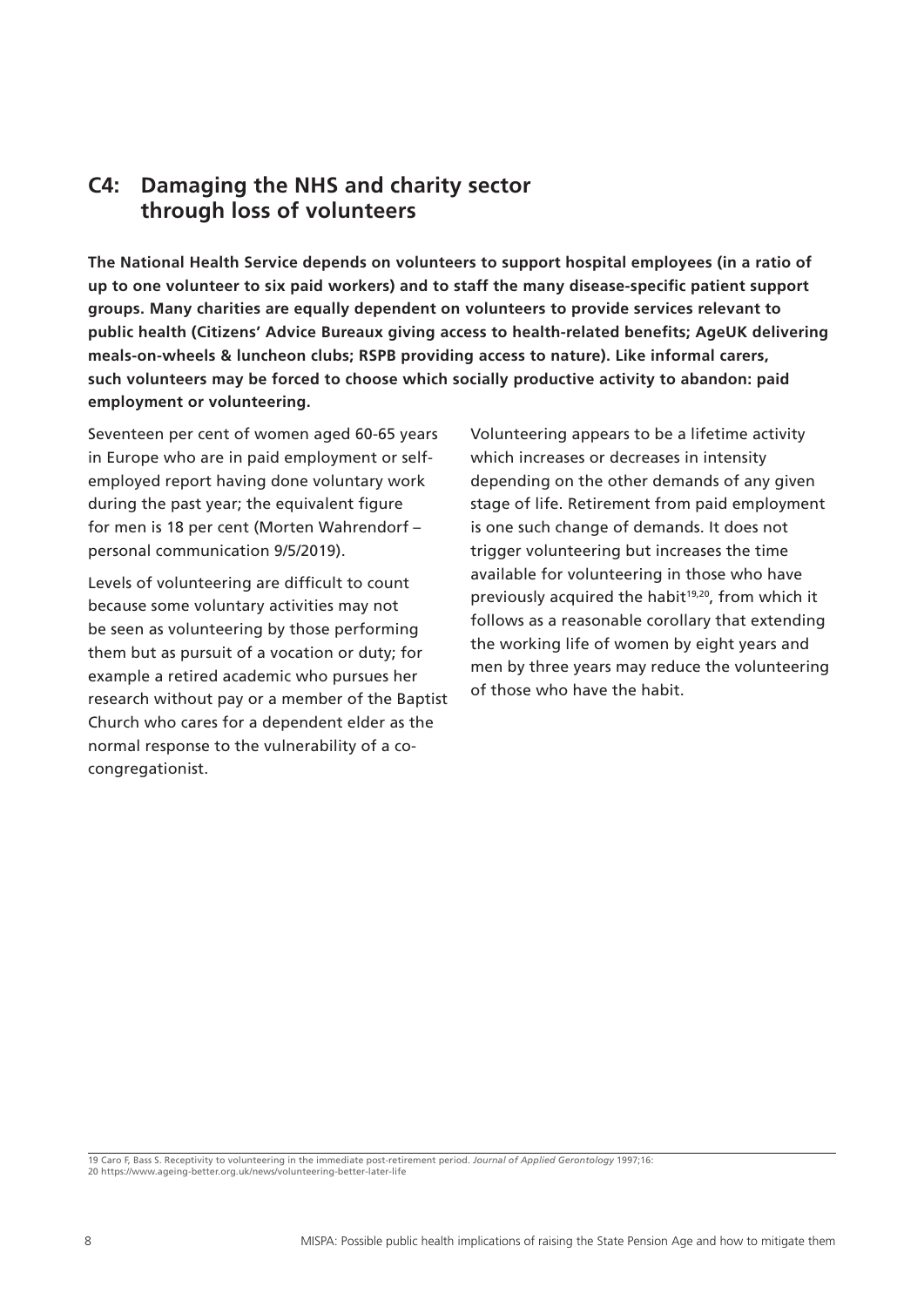### **C5: Increasing the mortality rate of those employed in the most demanding occupations**

**Contemporary increases in the state pension age are being enacted at the same time as other changes which may modify its effects. Many occupational pension schemes are moving from Defined Benefit to Defined Contribution but, as this change affects mostly new entrants, it may not be relevant to most pensioners up to 2038 when for both women and men the state pension age moves to age 68 years. It is also the case that currently annuity rates are unusually low and that savers recently have been given open access to their pension pots. Finally, the rate of increase in life expectancy appears to be slowing markedly and even reversing in some subpopulations such as women of great age.**

On present trends UK life expectancy might flat-line, in which case the increase in the state pension age to 68 years might be the last for several decades, because it is UK government policy that the state pension age should rise in line with increases in life expectancy which it claims increases in line with healthy life expectancy. If an increase beyond 68 years is ever considered, it is worth remembering that the government used the wrong measure of health when calculating healthy life expectancy (HLE): self-assessed health rather than *free of disability*, which is more relevant to the physical & mental functioning required of an employee. If HLE had been measured as disability-free life expectancy, a growing divergence over time between life expectancy and healthy life expectancy would have been seen, which is more than a technical point because it makes unreasonable the policy that the state pension age should rise in line with life expectancy. Instead, disability-free life expectancy should be used.

A further challenge to the policy of raising the State Pension Age comes from research conducted at the University of Torino which suggests the policy itself could be contributing to the flat-lining of life expectancy. In the Work History Italian Panel-Health Study, each additional year of paid employment at older ages increased by two per cent the risk of hospitalisation for heart attack or stroke, with this relationship confined to those employed in the most disadvantaged occupations $21,22$ . The Ministry of Health in Rome has now funded the University of Torino to conduct further research into this issue.

21 Ardito C, Leombruni R, Blane D, d'Errico A. To work or not to work? The effect of higher pension age on cardiovascular health.

*LABORatorio Revelli Working Paper* Series 150. LABORatorio Revelli Centre for Employment Studies 2016.

22 Ardito C. *Three Essays in Labour Economics*. Doctoral Thesis, University of Torino 2017.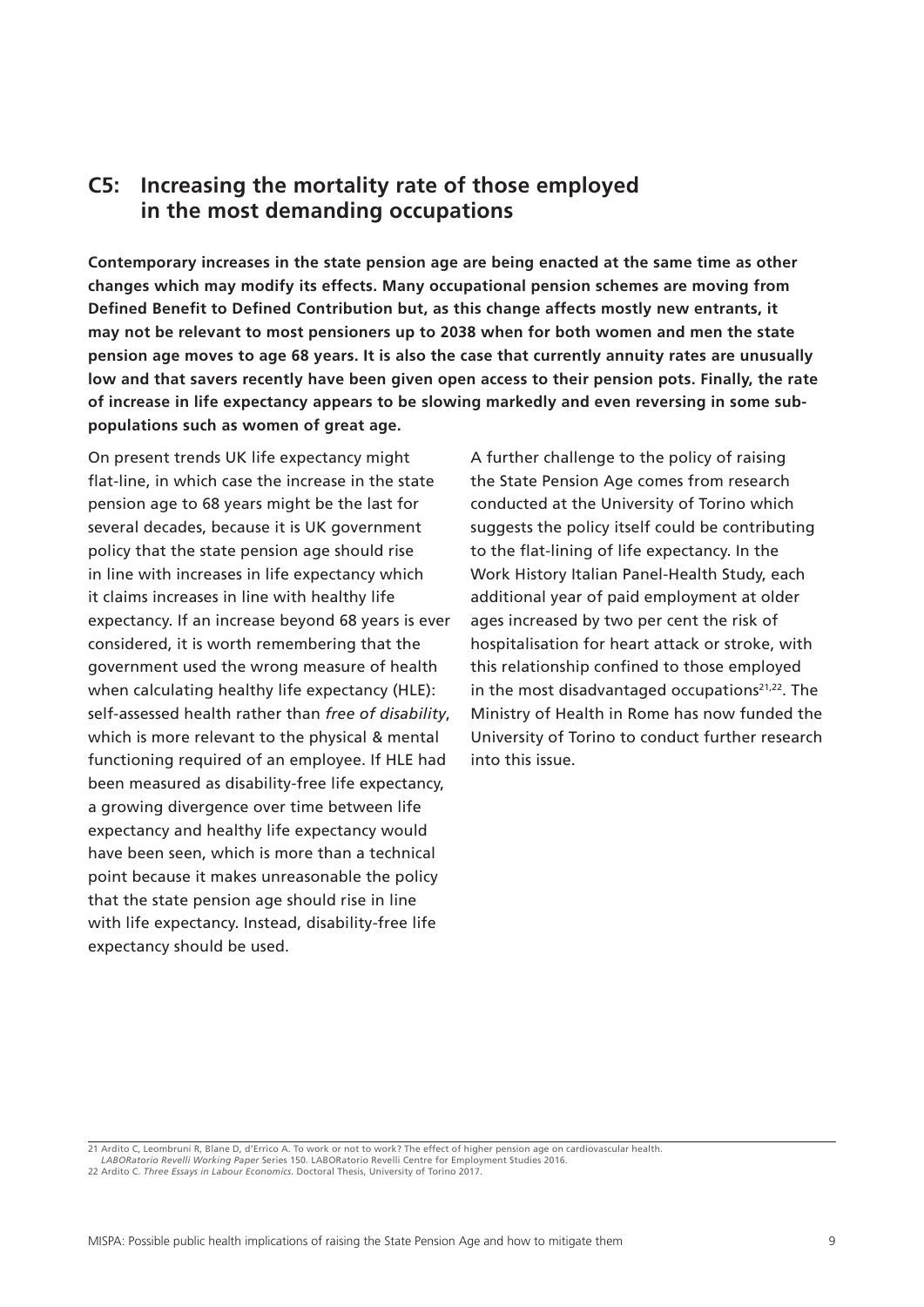# **Section D: RECOMMENDATIONS**

**We have identified two fairly straightforward strands of mitigation: commissioning research and** *fine-tuning* **administrative regulations.**

Research may be required to establish (a) evidence-based triage criteria to guide occupational health services – and where these are sparse or non-existent, general medical practitioner services – in deciding which older employees are most at risk; and (b) whether extending working lives will increase the mortality rate of older employees in the most disadvantaged occupations.

Administrative regulations may need to be made more flexible in the age range 65-68 years to accommodate patterns of relapse & remission in chronic diseases and to accept that paid employment is not the only type of socially productive activity at these ages.

From a public health perspective: pending identification of evidence-based triage criteria, interim guidance can be based on the probability that any health-damaging effects of raising the state pension age will be most prevalent among those who spent their working lives in the most disadvantaged occupations. These are the employees about whom the occupational health services should be most vigilant and, where such services are scarce or absent, the patients about whom primary care should be most concerned.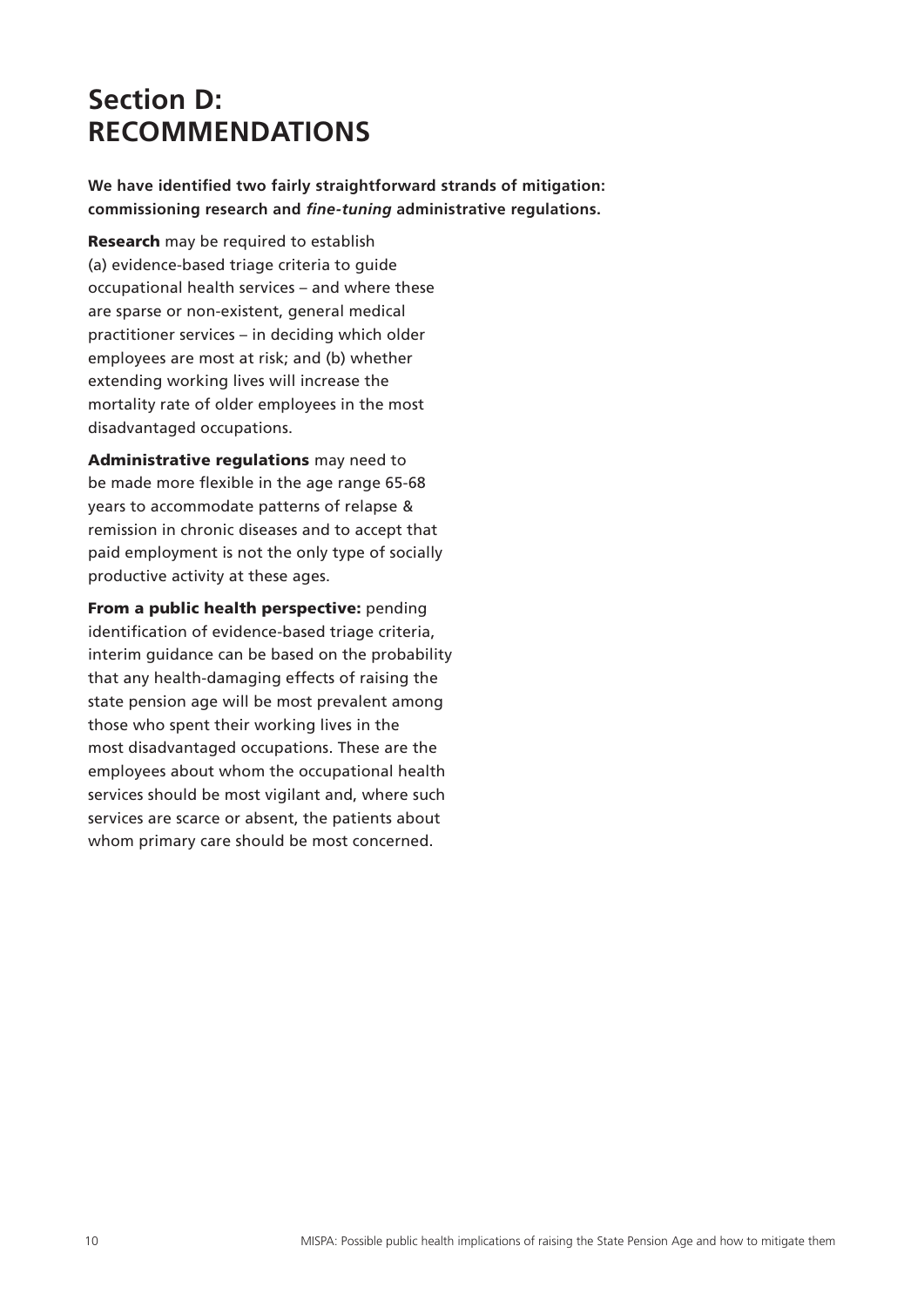# **Section E: APPENDICES**

**E1: Estimated numbers\* affected each year, in various ways, as each new cohort works into its 66th year; by Decennial Census labour market categories & their proportions in 201123.**

\*Please remember these numbers are estimates (see Section A, footnote 1 on page 3) – the apparently precise numbers are merely those which come out of the calculator when high quality data are analysed using our hopefully robust but we acknowledge *rough & ready* assumptions.

#### **Those potentially affected include:**

### 169,607 older people each year whose health will be at increased risk of damage.

Of the 391,400 people who will continue in paid employment, 39,140 will have at least one pre-existing limiting longstanding illness (at risk of exacerbation or deterioration) and a further 130,467 people may be at increased risk of premature death.

140,600 older people each year who will be at risk of fitness for work testing & sanctioning, comprising 19,000 unemployed people who are seeking paid employment and the 121,600 who are permanently sick.

### The potential loss each year of 114,000 informal carers from the social care

services, of whom 28,500 will be at the highest risk of leaving the labour market or abandoning informal care or damaging their own health. The Cridland Review (UK Parliament March 2017:63-65) reports the prevalence of informal caring as highest among those aged 55-64 years, when some 15 per cent of women have taken on such responsibilities, of whom 20-30 per cent are doing so for 35 or more hours per week. The Review cites the Office for National Statistics that informal carers commit a minimum of 8.1 billion hours per year, with a predicted shortfall of 160,000 informal carers in England by the early 2030s – an estimate which does not include any effect of increasing the state pension age.

Similarly**,** the potential loss each year of 129,200 volunteers from the NHS and charities.

Increased demand for occupational health services & primary care services from the 169,607 people each year at increased risk of either exacerbation-deterioration of a preexisting limiting longstanding illness or raised mortality risk**.**

Department for Work & Pensions (DWP), responsible for the 140,600 people each year who are either unemployed or permanently sick and thereby at risk of *fitness for work*  testing & sanctioning. Detailed work required of DWP includes: (1) being more precise about the characteristics of *good* and *bad* work; (2) estimating the proportion of all UK jobs which are *good*; (3) explaining how their *fitness for work* testing evolves to match rapidly changing patterns of work & employment such as increasing workloads, longer commutes, multiple jobs, increasing automation, insecure employment; (4) explaining why, in their view, paid employment is the only form of socially productive activity appropriate for those aged 65-68 years.

23 Akinwale B, Lynch K, Wiggins R, Harding S, Bartley M, Blane D. Work, permanent sickness and mortality risk: a prospective cohort study of England and Wales, 1971-2006. *Journal of Epidemiology and Community Health* 2011;65:786-792 (doi: 10.1136/jech.2009.099325).